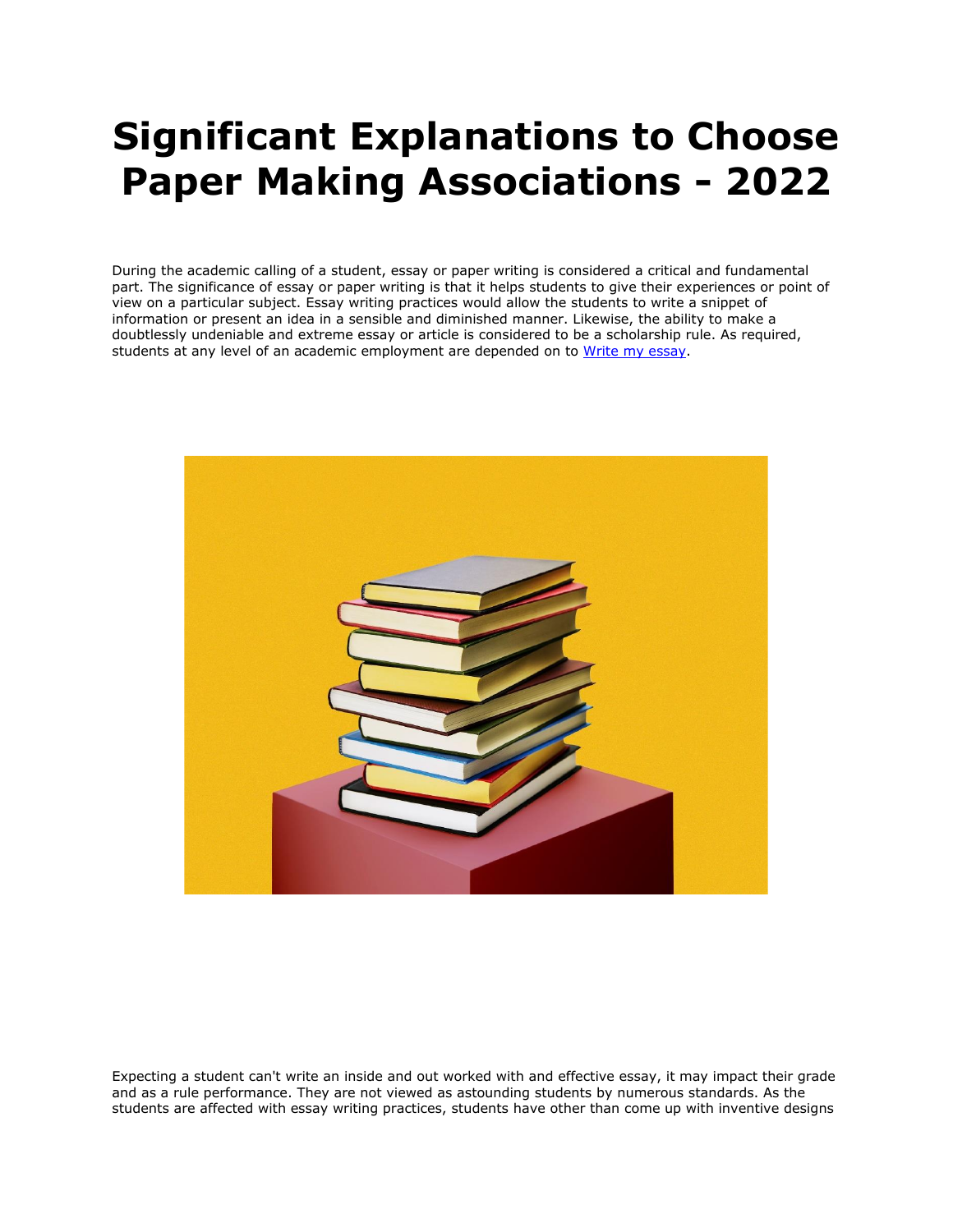to complete their assignments and deal with the problem with basically a stroll around the diversion region. Students at present use an essay writing service to thoroughly complete their academic assignments.

The online essay writing services offer a few kinds of help to help students with their endeavors. Affiliations that give expert helper in writing assignments on an assortment of topics are known as essay writing service providers. Their staff of talented writers can settle any word game, from the most un-troublesome essay assignment to the most dumbfounding dissertation.

In the past a few years freelancing occupations have expanded rapidly. Regardless such services at first meant to offer kinds of help for the professional like affiliations. Notwithstanding, because of their affordable worth shows up at students adequate eventually select an [essay writer free](https://www.essaywriter.college/) to write an essay or any kind of document for them. They outfit them with all fundamental material doled out to them by their teachers or head. Regularly, the expert writers are furnished with fundamental drafts that the writer needs to review and make fundamental adjustments related with language, style of message, and understanding.

Anything the situation could be, there are two or three occasions when you should incorporate an expert essay writer or mission for help from essay writing services to have your "Write my essay" demand fulfilled. Some of the reasons you should utilize an expert have been picked under

Gives irrelevant cost and sober minded service

Essay writing service providers outfit the student with respectably immaterial cost and quick services. Students who scorn the writing process and get depleted effectively should take help from the writing service providers. With the dependable that their grade and all that considered performance are not affected by the inadequately made and submitted document. Additionally, their quick movement method works with last-minute pressing.

## Re-appropriating your errand when you are vexed

Sometimes students are relaxed around inertly with a great deal of work and assignments. Considering everything, they need and need to reconsider some of their work to get some help. And as an outcome, they come up with an arrangement to hand over their assignments to writing service providers. Mental thriving is fundamental and expanded commitment can affect the mental strength of students forebodingly. Considering everything, you should pick an expert to totally complete the assignment

## To meet the short assignment cutoff times

Another clarification students need to pick or take help from essay writing service providers is that your chief or instructor may give you short cutoff times for the moved work. Considering everything, you probably won't have the decision to thoroughly complete the assignment timely. The arrangement is to take help from a [professional essay](https://www.essaywritingservice.college/) writing service provider. They will completely complete the endeavor fittingly and timely.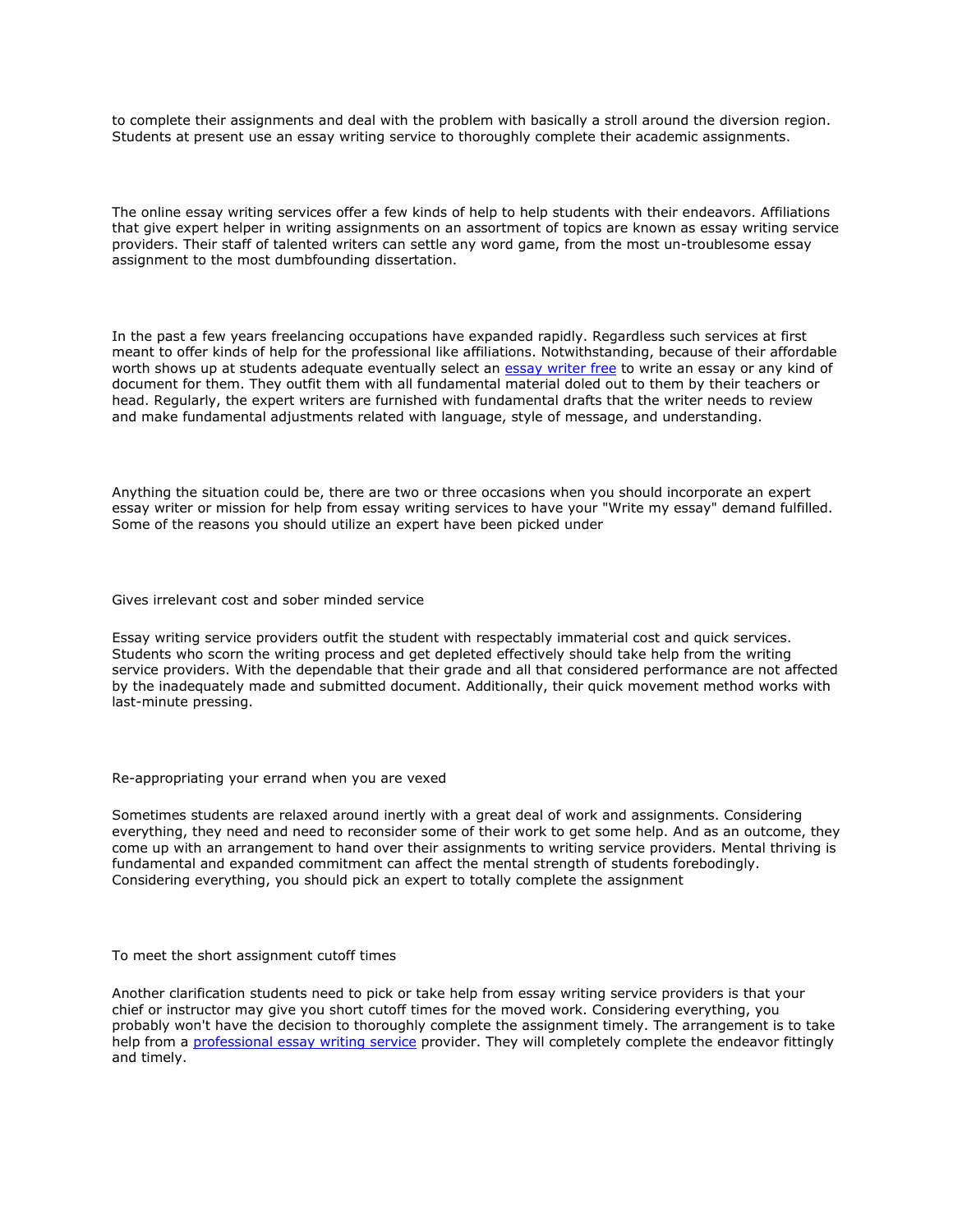To get help when your first language isn't English

Some of the general students whose nearby language isn't English. They may require taking help from essay writing service providers. Those students face burden while researching, understanding, and writing English capability and effectively.

To get good grades

Numerous students are seeking after professional degrees. Such students do not have an interest in writing essays or papers because that does not straightforwardly associate with their major. Notwithstanding, enduring they absence of respect to write the essay or paper unequivocally and understandably. they may get flop in that subject. It may affect their overall performance and ruin the CGPA. Considering everything, students need to utilize experts from [paper writing service](https://www.sharkpapers.com/) providers.

Right when a student dominates in each subject close by writing essays

Expecting you are a student who dominates in with or without disciplines from writing essays or papers, you ought to use professional essay writers. Because considering everything, essentially the essay writing movement would be an impediment to achieving the most extreme possible grade among all students. The capable gathering of essay writing service providers will ensure that you get a faultless paper that meets the standard requirements by and large and helps you in achieving the best possible grade.

Right when students don't have a colossal heap of interest in writing

Each student has a phenomenal arrangement of interests. Some people dominate at using words, while others dominate at using figures and measurements. Expert essay writing services are potentially the best response for students who feel that it is difficult to put themselves out there verbally in their subject. It might be nerve-wracking to write around a few topics with fundamentally no interest. You don't have to continue through this, in any case, because there is a fundamental and strong decision

Right when students don't trust in their writing limits

Because passing on a creative essay is in no way, shape or form, a straightforward process, it requires mind blowing writing limits. Most students, particularly expert's and Ph.D. researchers, are problematic of their writing limits and should search for the help of professional [dissertation writers](https://www.gradschoolgenius.com/professional-dissertation-writers) to complete their assignments. Professional writers give outstanding and plagiarism-free made documents, which are critical for MPhil and Ph.D. students to get good grades on their last year exercises, hypotheses, or dissertations.

## **Useful Links:**

<https://bit.ly/3yXMWBy>

<https://bit.ly/3yWKB9L>

<https://bit.ly/3HaFFRK>